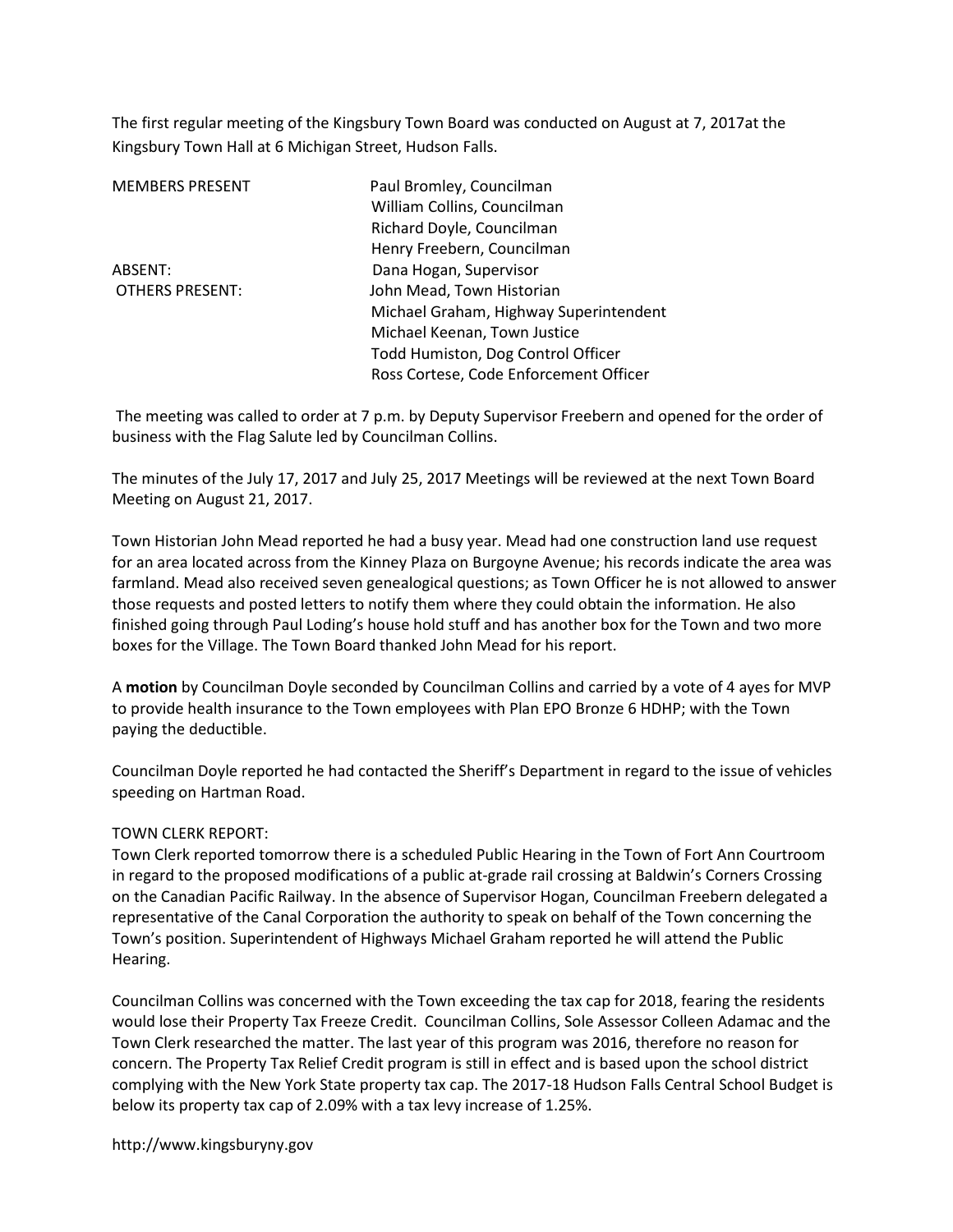Town Clerk provided copies of the upcoming Clean Energy Economy Conference to be held on October 25-56, 2017 at the Queensbury Hotel. The purpose of the event is to facilitate peer-to-peer collaboration and the exchange of knowledge between clean energy marketplace participants and champions including policy makers, decision makers, project developers and community members.

## CODE ENFORCEMENT REPORT:

Code Enforcement Ross Cortese reported Justin Fitzpatrick the plant manager of Sterigenics and possibly a corporate member of the company will attend the next Board Meeting to be held on August 21, 2017.

## TOWN JUSTICE REPORT:

Town Justice Michael Keenan reported he needs to hire a Deputy Court Clerk, due to the resignation of the previous clerk. Justice Keenan commented Ken Grant; the Town Court Security Officer has been fantastic by assisting Laura Barody, the Court Clerk with some of the duties of a Deputy Court Clerk. At this time Grant is receiving the rate of pay which was established for the previous Court Clerk when he is assisting in the Court Clerk Office. Justice Keenan stated Laura Barody recently had surgery and will have another surgery in the near future and would like to hire a Deputy Clerk and have the clerk trained by the Unified Court System. A motion by Councilman Bromley seconded by Councilman Collins and carried by a vote of 4 ayes to replace the part-time position with a part-time employee with up to 30 hours at the same rate of pay. Justice Keenan commented that Ken Grant has been very valuable to him, he is eager to help out any way he can. Justice Keenan will advertise the position and keep Supervisor Hogan up to date.

Justice Keenan stated the acoustic tiles are a success and would like to see runners at the front of the court room and down the side aisle to help the acoustics more and to help preserve the floor. Justice Keenan would also like to address completing the elevation of the witness stand. You cannot see the person in the witness stand and cannot make eye contact with them. Councilman Bromley will contact Todd Murphy to expedite the completion of the witness stand. Keenan also stated how few tweaks have been made to the courtroom since the move to 6 Michigan Street. Keenan is proud to show it off to other attorneys and judges and feels we have the best room courtroom in in the local area. Justice Keenan would like to thank Paul Bromley for all his efforts in the construction of the Town Court, we have something to be proud of; attorneys and judges have seen it and are very impressed.

## HIGHWAY SUPERINTENDENT REPORT:

Michael Graham reported he is trying to get ahead for the next few years by working on culverts. On Wednesday and Thursday of this week they will be grinding Industrial Park Road. The following week he will pave Industrial Park Road and Bardin Road.

The Town of Jackson did not want to purchase the 1990 120-G grader owned by the Town. Graham would like to deem the grader as surplus. A motion by Councilman Bromley seconded by Councilman Freebern and carried by a vote of 4 ayes to deem the 1990 120-G grader as surplus. Graham will contact Auctions International to attempt to sell it in an online auction with a reserve bid.

Graham also reported Bob Springer had O'Connor install a water line for a building project on Casey Road. Springer also is having O'Connor shoot a sewer line under Dean Road for King Fox Way, the digging for it started today.

Graham attended a state Association meeting where they discussed the overweight trucks travelling on local and town roads and what could be done. Graham will keep the Board up to date with any new information on this subject.